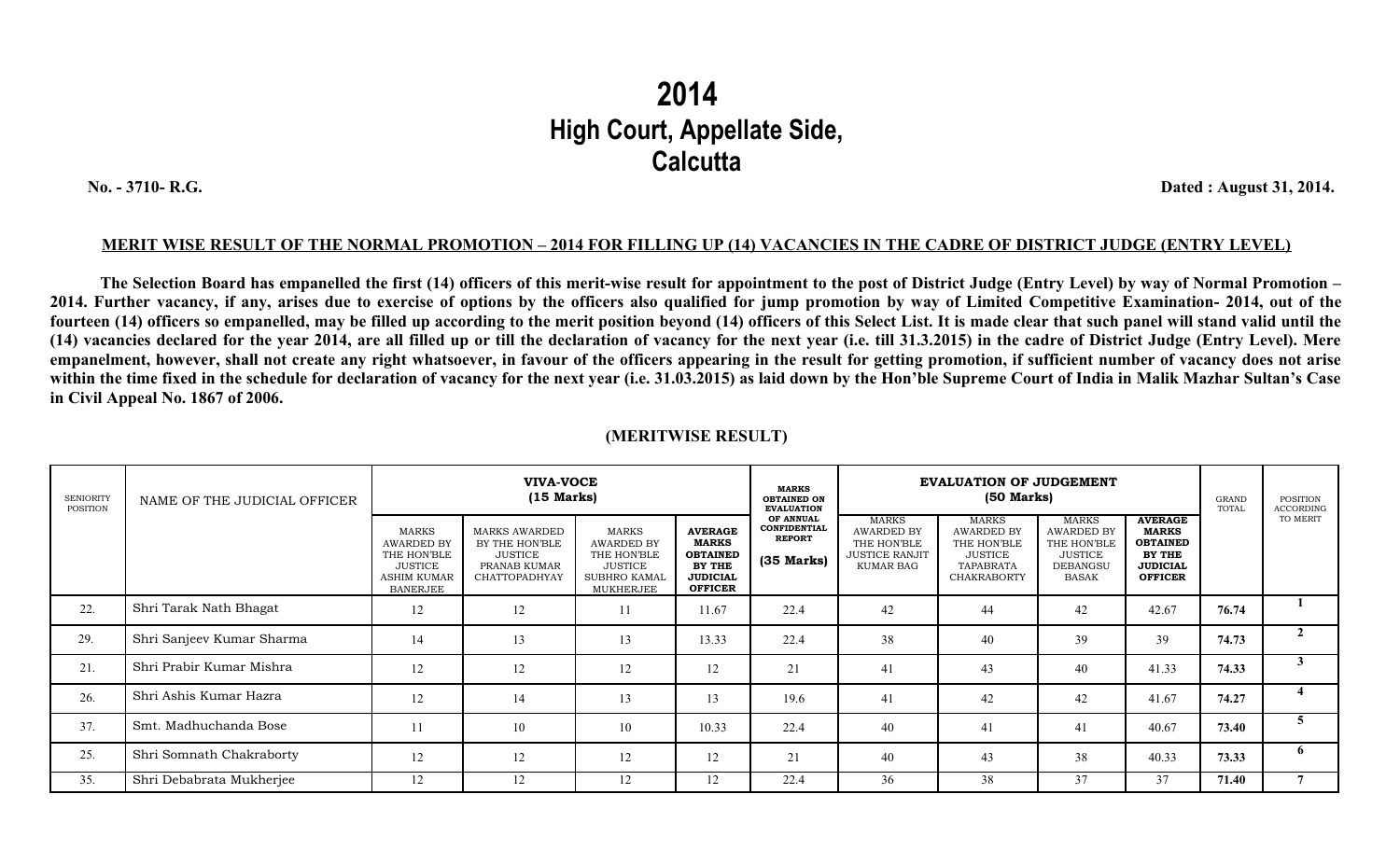| 36. | Smt. Madhumita Roy - I          | 12 | 12 | 12     | $12 \,$ | 19.6 | 39 | 40 | 40 | 39.67 | 71.27 | 8               |
|-----|---------------------------------|----|----|--------|---------|------|----|----|----|-------|-------|-----------------|
| 28. | Shri Mihir Kumar Mondal         | 12 | 11 | 10     | 11      | 22.4 | 38 | 38 | 36 | 37.33 | 70.73 | 9               |
| 38. | Shri Samyajit Mukhopadhyay      | 10 | 10 | 10     | 10      | 21   | 37 | 36 | 38 | 37    | 68.00 | 10              |
| 40. | Shri Manoj Kumar Rai            | 07 | 06 | 06     | 06.33   | 21   | 38 | 39 | 40 | 39    | 66.33 | $\overline{11}$ |
| 32. | Smt. Sutapa Saha                | 06 | 05 | 05     | 05.33   | 22.4 | 38 | 40 | 37 | 38.33 | 66.06 | $\overline{12}$ |
| 30. | Shri Manas Ranjan Sanyal        | 07 | 06 | 05     | 06      | 21   | 38 | 39 | 39 | 38.67 | 65.67 | 13              |
| 23. | Smt. Kaberi Basu                | 12 | 12 | 12     | 12      | 22.4 | 31 | 30 | 32 | 31    | 65.40 | 14              |
| 33. | Shri Paresh Chandra Karmakar    | 06 | 05 | $06\,$ | 05.67   | 19.6 | 40 | 38 | 41 | 39.67 | 64.94 | $\overline{15}$ |
| 41. | Smt. Rajashree Basu Adhikary    | 04 | 05 | 04     | 04.33   | 23.8 | 37 | 36 | 37 | 36.67 | 64.80 | 16              |
| 27. | Smt. Seuli Biswas               | 10 | 10 | $10\,$ | 10      | 21   | 32 | 36 | 31 | 33    | 64.00 | 17              |
| 39. | Shri Nilanjan Dey               | 10 | 09 | 06     | 08.33   | 19.6 | 36 | 34 | 38 | 36    | 63.93 | $\overline{18}$ |
| 20. | Shri Amit Chattopadhyay         | 07 | 08 | 08     | 07.67   | 15.4 | 40 | 41 | 38 | 39.67 | 62.74 | $\overline{19}$ |
| 42. | Shri Prasanta Kumar Sil         | 07 | 06 | 05     | 06      | 19.6 | 36 | 37 | 37 | 36.67 | 62.27 | $\overline{20}$ |
| 11. | Smt. Jayati Bhattacharyya (Das) | 10 | 12 | 10     | 10.67   | 19.6 | 31 | 30 | 30 | 30.33 | 60.60 | $\overline{21}$ |
| 24. | Shri Sankar Mani Tripathi       | 07 | 06 | 05     | 06      | 21   | 32 | 34 | 33 | 33    | 60.00 | $\overline{22}$ |
| 4.  | Shri Subhabrota Chowdhury       | 10 | 13 | 12     | 11.67   | 14   | 34 | 35 | 33 | 34    | 59.67 | 23              |
| 3.  | Shri Subodh Kumar Batabyal      | 09 | 06 | 07     | 07.33   | 18.2 | 34 | 33 | 35 | 34    | 59.53 | 24              |
| 15. | Shri Rabindra Nath Malik        | 11 | 12 | 12     | 11.67   | 16.8 | 30 | 32 | 31 | 31    | 59.47 | $\overline{25}$ |
| 31. | Shri Sanjib Dey                 | 06 | 06 | $06\,$ | 06      | 21   | 31 | 32 | 32 | 31.67 | 58.67 | 26              |
| 34. | Smt. Sulagna Dostidar           | 06 | 06 | 06     | 06      | 14   | 38 | 41 | 36 | 38.33 | 58.33 | 27              |
| 6.  | Shri Pulak Kumar Kundu          | 10 | 10 | 10     | 10      | 15.4 | 33 | 32 | 33 | 32.67 | 58.07 | 28              |
| 1.  | Shri Shyamalendu Ghosal         | 08 | 10 | 10     | 09.33   | 18.2 | 30 | 30 | 31 | 30.33 | 57.86 | 29              |
| 12. | Shri Somnath Mukherjee          | 10 | 12 | 12     | 11.33   | 16.8 | 29 | 28 | 28 | 28.33 | 56.46 | 30              |